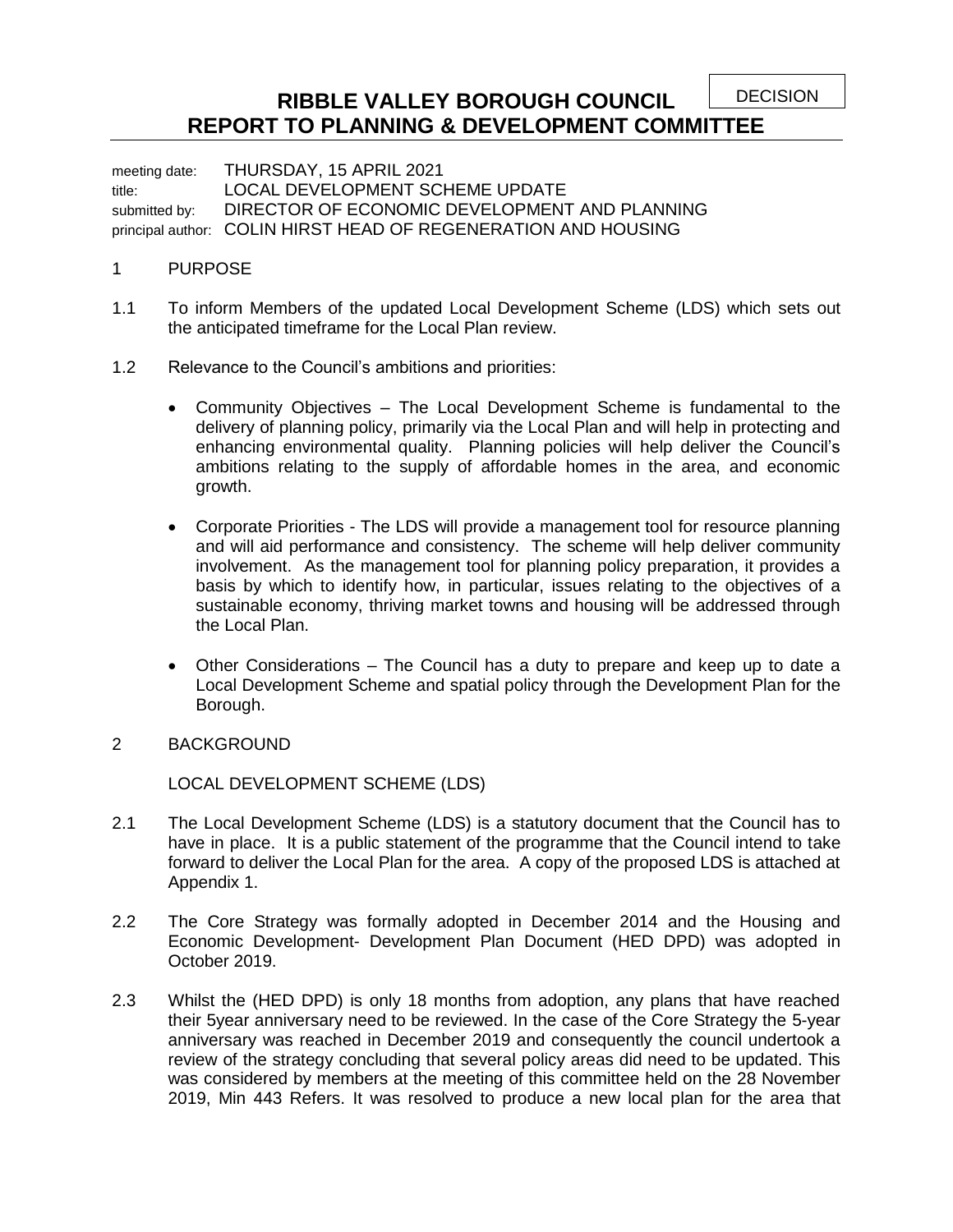would consolidate an updated Development Plan Strategy with the Housing and Economic DPD documents. The previous LDS, published in November 2019, can be viewed at the following link:

[https://www.ribblevalley.gov.uk/download/downloads/id/11305/local\\_development\\_sche](https://www.ribblevalley.gov.uk/download/downloads/id/11305/local_development_scheme_2019.pdf) [me\\_2019.pdf](https://www.ribblevalley.gov.uk/download/downloads/id/11305/local_development_scheme_2019.pdf)

- 3 LOCAL PLAN UPDATE
- 3.1 Following the completion of the Local Plan review, work commenced on the production of the necessary evidence base documents to support the new Local Plan, however work was stalled due to the ongoing pandemic and the publication at the end of summer 2020 of the governments White Paper on the plan making system. The programme is almost 12 months behind schedule. The established Development Plan Working Group (DPWG) has met to discuss issues arising and the approach to be taken to progress the review of the Local Plan.
- 3.2 The Council has had support from PAS (the Planning Advisory Service) who have assigned consultants to provide support on the process going forward as part of the Government's Gateway scheme which is aimed at helping authorities meet the Governments requirement that local planning authorities have an adopted and up to date plan in place by the end of 2023. The advice from PAS is to move the process on and where possible consolidate stages to maximise efficiency. All the statutory stages will need to be followed which are reflected in the revised timetable, however the intention is to run elements of work in parallel to enable early testing of elements of the plan at key stages to allow the preferred plan to be formulated.
- 3.3 To ensure that the Local Plan remains on track, it is important to move forward with the process as soon as possible. There are still uncertainties around the impacts of the pandemic particularly in relation to areas such as economic evidence however this will need to be kept under review as the process progresses with any implications taken account of at later stages. The important issue now is to move the process on.
- 3.4 The timetable proposed to produce the Local Plan is set out in the LDS at appendix 1 of this report.
- 4 RISK ASSESSMENT
- 4.1 The approval of this report may have the following implications:
	- Resources There is a significant cost implication involved in the production of the Local Plan and members have previously agreed a budget for the work over the plan programme, minute 482 refers. Staffing continues to be a resource concern as the recently agreed secondment of a member of the Development Management Team to support the local plan programme will not now be taking place as planned. Members will note that significant elements of the evidence base will be delivered through consultancy however the programme also anticipated some key evidence to be delivered by in house resources, this will need to be reviewed and any budget implications brought back to members for further consideration.
	- Technical, Environmental and Legal The Local Development Scheme is a statutory requirement of the Development Plan process. Up to date, timely and relevant